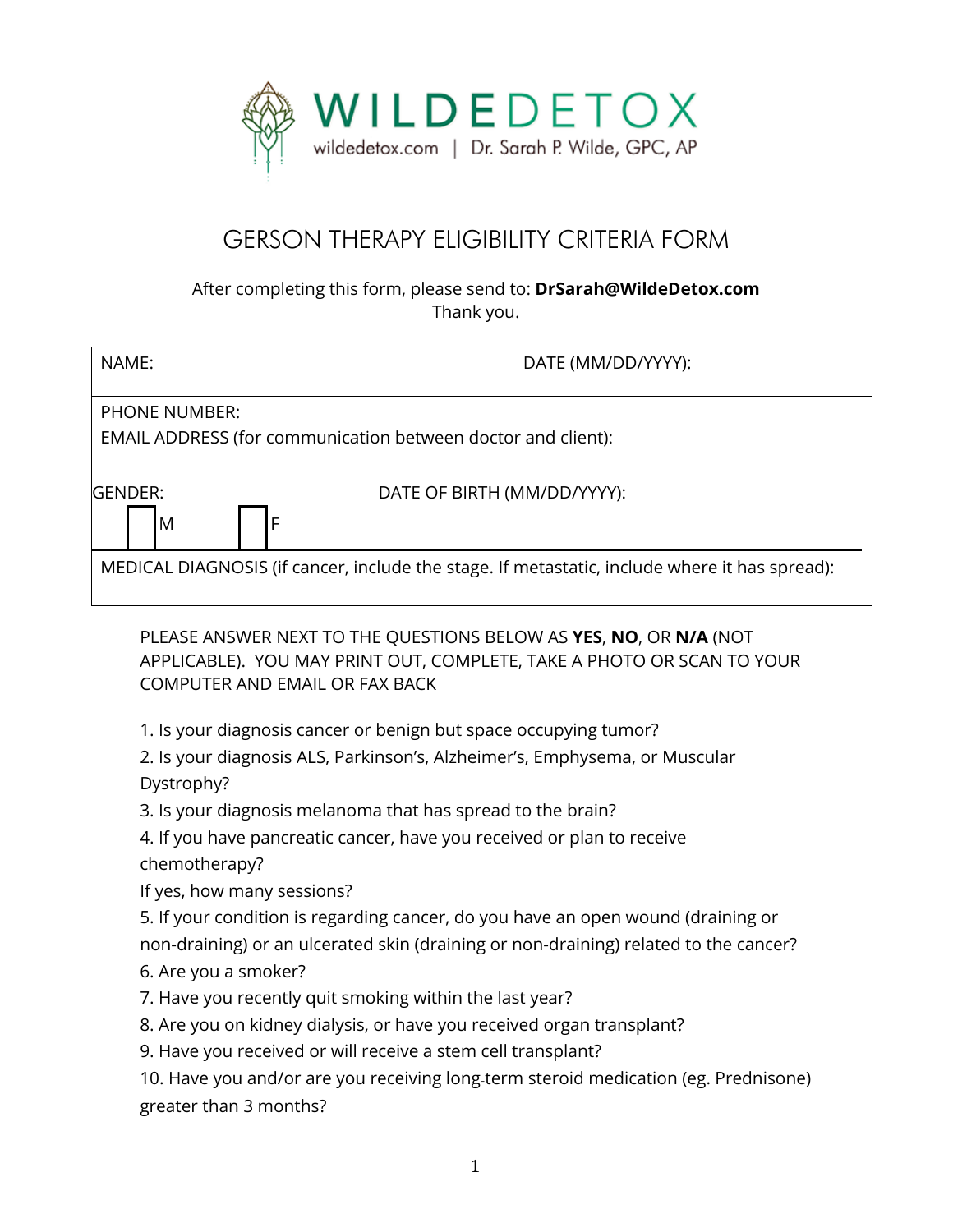11. Are you able to eat normally (i.e. chew and swallow, and no feeding tube or stomach tube)?

12. Are you able to drink normally (i.e. via the mouth, and no feeding tube or stomach tube)?

13. Are you able to have a bowel movement normally (i.e. no bowel obstruction, and no colostomy)?

14. Are you able to urinate (i.e. no renal failure)?

15. If you have cancer, are you still working?

16. If you are working, are you working at home (i.e. office at home)?

17. If you have cancer, are you less than the age of accountability (less than 18)?

18. Do you have the financial means to cover the expenses? (Gerson Therapy is NOT covered by health insurance)

19. Do you have high speed internet access with a web cam on your computer (this is a requirement)? (Note: All consultations are done via web‐based high definition video conferencing or meeting. No traveling necessary. A good web video tool is Zoom Cloud Meeting - sign up for a free account at www.zoom.us)

20. Do your spouse or significant other and/or immediate family support your decision?

21. Do you have a family doctor (or oncologist) willing to provide support for your medical needs (prescription meds including Armour Thyroid or the equivalent and Vitamin B12 shots, order some or all the labs, order advanced imaging such as MRI or CT or PET/CT or Ultrasound or Mammogram) when indicated while on the Gerson Therapy?

22. If you have cancer, are you prepared to purchase (or do you already own) a Norwalk Juicer or the cheaper version (Champion Juicer + The Juice Press)?

23. I have read the book, Healing the Gerson Way (or other materials) and have a basic understanding of what is involved in committing to the Gerson Therapy.

24. I have talked with the Gerson Institute staff (800‐838‐2256) about the Gerson Therapy, have reviewed their website have all my questions answered.

25. I have read the book, Healing the Gerson Way explaining the contraindications for doing the therapy and I understand which conditions require caution and which conditions do not respond well to the Gerson Therapy.

26. I have discussed the nature of my diagnosis with my medical doctor and I am fully aware of the extent and the stage of my disease.

27. My health prognosis has been discussed with me by my medical doctor including what would happen if I do nothing and within what time frame.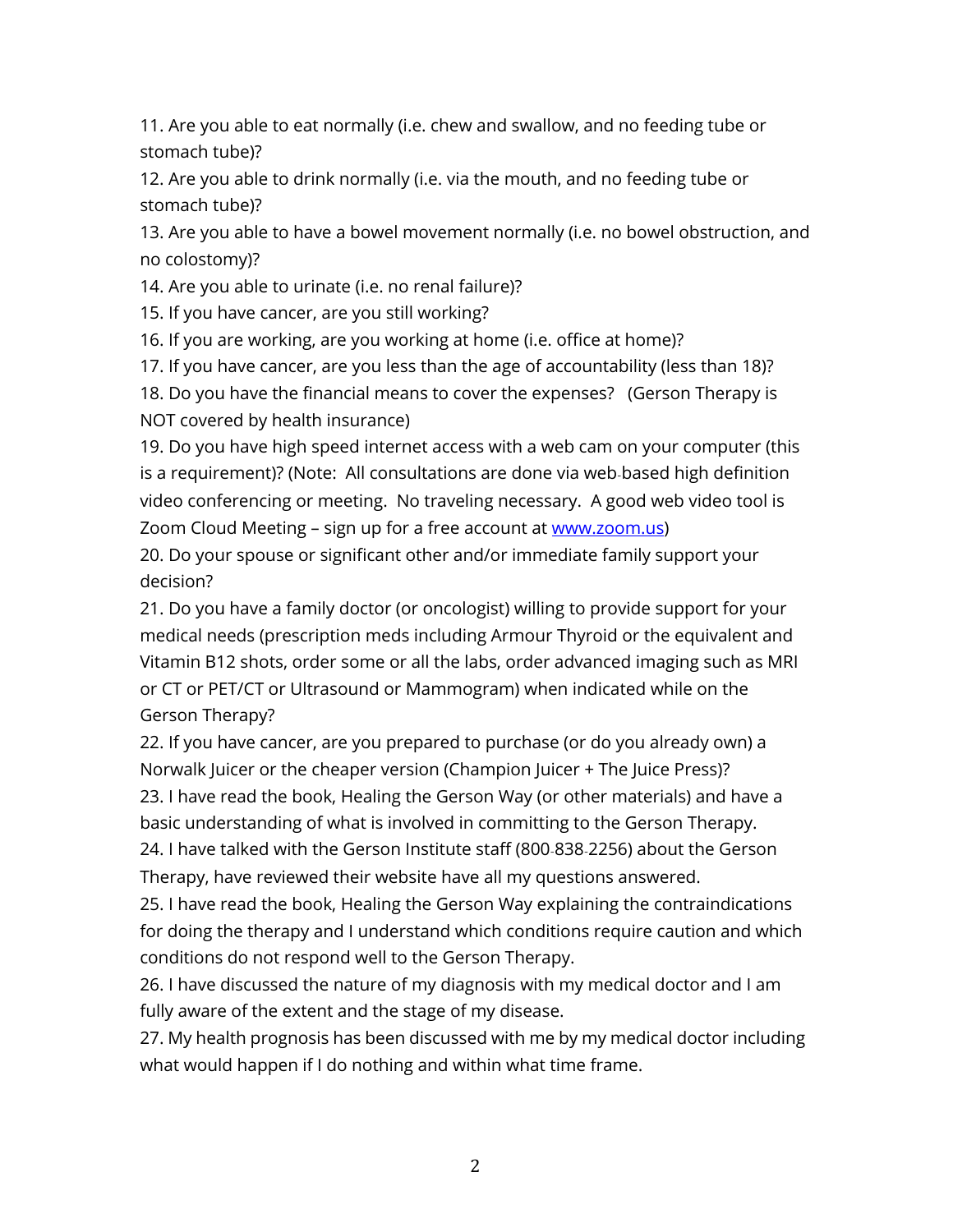

28. I have been told by my medical doctor what conventional treatment options are recommended for my diagnosis, as well as the best expected outcome and the worst expected outcome using these standard treatments.

29. I have done my own research regarding my condition, which has augmented my understanding of my diagnosis and prognosis

30. I am aware that the Gerson Therapy is a nutritional program designed to restore health and immune system and that this process takes time.

31. I am aware that it could take 3‐4 months before I will have a good indication of whether the therapy is making a significant impact on my condition. I understand that periodically I will need to assess whether I am making sufficient progress and that it is possible that my Gerson practitioner may recommend that I consider integrating other alternative or conventional approaches Note: An average of 9‐12 month window is needed to see the disease slow down, stop or reverse itself. 32. I have realistic expectations of what the Gerson Therapy may accomplish and know that how closely and accurately I can adhere to my Gerson treatment protocol will impact my chances of a favorable response.

33. I understand that any compromise to carrying out the therapy accurately, such as continuing to work (if with cancer diagnosis) and not having help and support at home, will lessen my chances of a positive response or success in reaching my goal. 34. I am aware that I will need to get lab work regularly (usually monthly for cancer therapy) after the initial baseline lab work in the first year and then every 6‐8 weeks in the second year in order for my practitioner to monitor my response to my treatment protocol and make any needed adjustments. I may also need follow‐up diagnostic imaging (CT or MRI or PET/CT or US or Mammogram) to determine the interval change of what is happening inside me compared to the initial baseline imaging.

35. I am prepared to take full responsibility for my decisions and actions. I realize the importance of taking personal responsibility for carrying out the Gerson Therapy correctly and to the best of my ability as prescribed by my Certified Gerson Practitioner. I understand that I will work in partnership with my practitioner. 36. I understand that this home Gerson Therapy program is very work intensive and might need family members to help or hired help.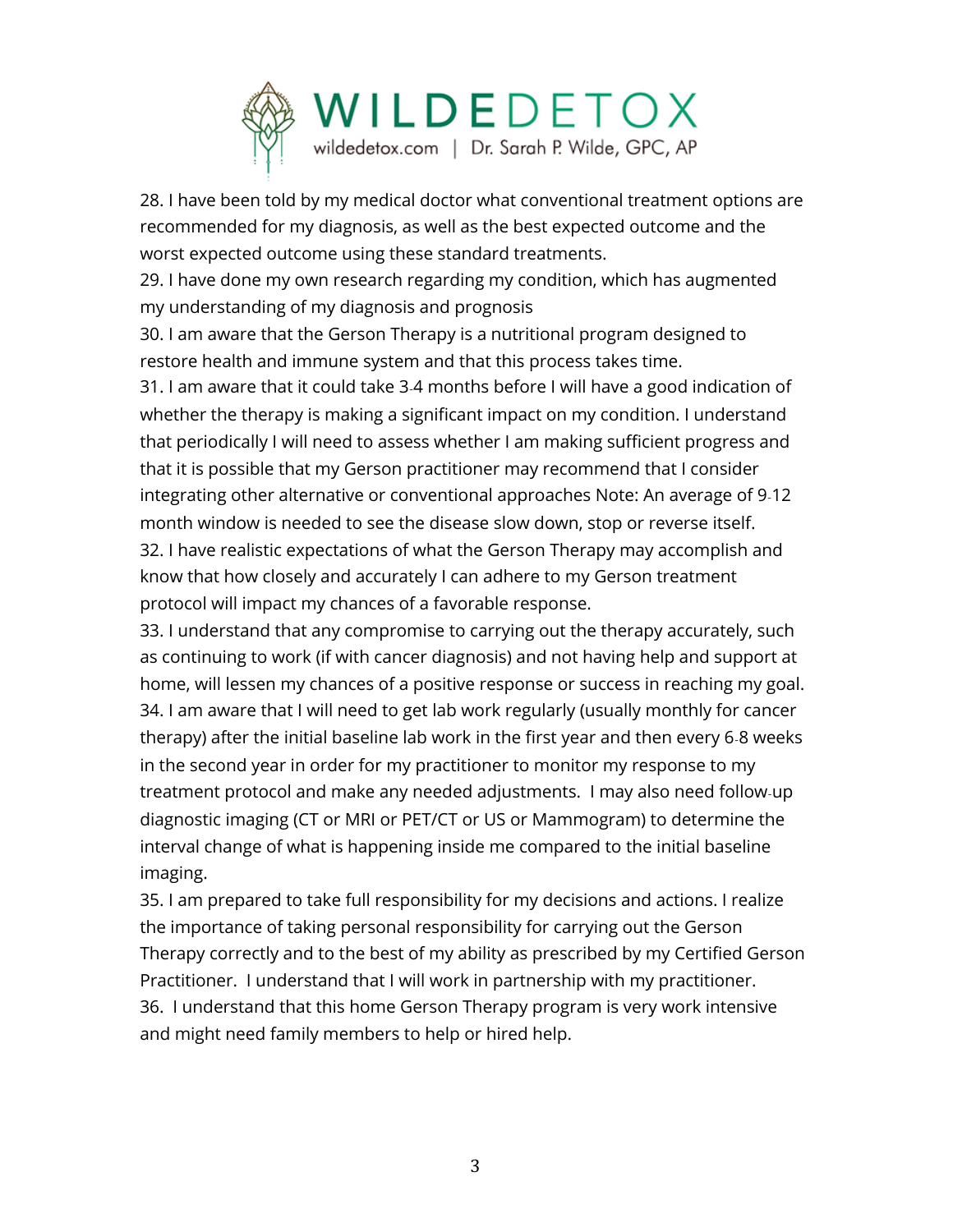37. I am aware of the online Gerson Basics Workshop that I can sign up for at the www.gerson.org website to help me with the home set up and also provide technical information aspects of the program.

38. I am also aware of the services of Gerson-Certified Home Set up Trainers whose service I can employ to help set up my home, kitchen and instruct me and/or my designated help to be organized and efficient to run the home Gerson Therapy (to learn more about this Home Set-up Trainer service you can ask your Gerson Practitioner or contact the Gerson Institute assistance at www.gerson.org). 39. I fully understand that there are no guarantees that the Gerson Therapy will completely resolve my health condition.

40. I understand that even if I am following the Gerson Therapy correctly and with guidance from the Gerson Practitioner, my body MAY NOT RESPOND to health improvement or I may not fully recover from the disease process for unexplained reasons. I will accept the consequence of NO IMPROVEMENT.

41. I understand that either party (Gerson Practitioner or myself or my designated Power of Attorney) may discontinue or terminate the team partnership at any time for any reason.

42. I understand that I am in charge of my own health path and I take full responsibility for my choice of action in doing the Gerson Therapy under professional guidance.

43. I understand that if I am pre-approved for guidance in the Gerson Therapy and I decide to pursue the guidance service that ALL financial responsibilities (procedures, supplements, equipment, food and services employed) rests on me. 44. I also understand that if I am pre-approved for guidance in the Gerson Therapy and I decide to purse the guidance service of the Gerson Practitioner that I will waive or relinquish my Gerson Practitioner or any affiliated institution or parties from any claims, liabilities or legal actions whatsoever that may arise from recommendation and/or services or guidance rendered to me because I am fully responsible for my choice and actions.

45. I understand and agree that if I am found to be dishonest regarding my answers of any of the above questions or statements (#1-#45) that my Gerson Practitioner has the right to terminate the management of my case immediately or at a designated date.

46. I also understand that if I am found to be controlling, coercive, demanding, abusive, disrespectful, making derogatory remarks, and/or employing offensive language or profanity or any malicious intent to discredit my Gerson Practitioner (personally, publicly or social media) during the course of managing my case, or if